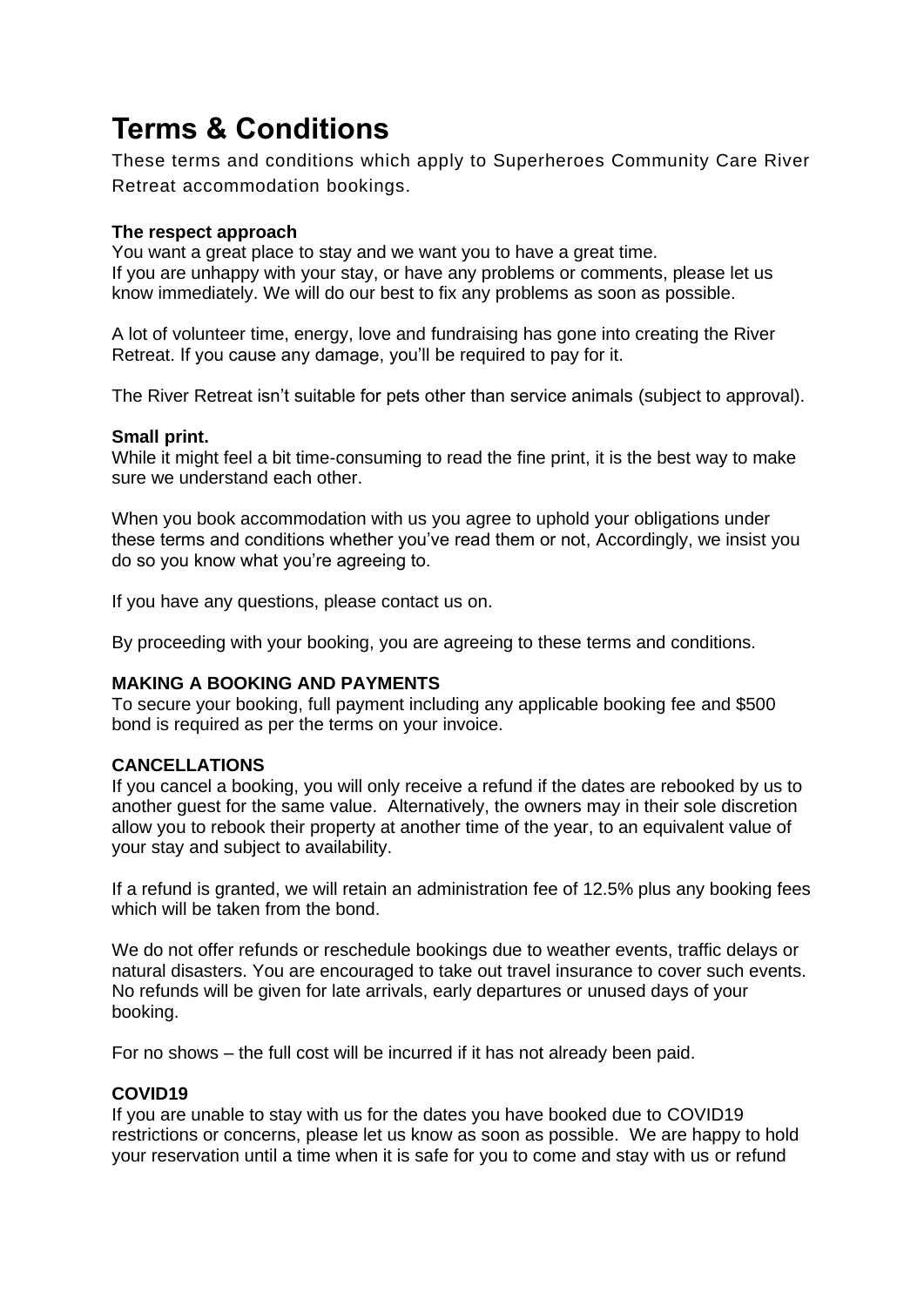your booking in full.

#### **PAYMENT METHODS**

Once your booking is confirmed through Raine & Horne Berry we will issue an invoice for payment. Please check the payment terms on your invoice.

Any other incurred fees will also be deducted from the bond. Any additional incurred fee costs in excess of the bond will be separately invoiced to you for payment within 14 days of invoice.

#### **CHECK IN AND CHECK OUT TIMES**

As agreed at the time of booking.

#### **GUEST OBLIGATIONS**

No damages - you as the guest accept responsibility for and agree to indemnify us and/or the owner against any loss or damage or breakages to the premises or the household contents caused by you or your guests. Damages or breakages in excess of normal wear and tear may be charged to you

- 1. Cleaning Additional charge \$250 for each stay. You, as the guest, agree that the property will be left in a neat and tidy condition (as found at the commencement of the rental), which includes washing up dirty dishes or emptying the dishwasher, sweeping hard floors and cleaning the BBQ, removal of rubbish and putting it in the bins for collection. If you have rubbish in excess to the bin provided, that shall be removed by you. Excessive cleaning or rubbish removal charges may be charged to you if you breach this obligation. BBQ – A minimum \$50 cleaning fee will be charged for unclean BBQs. Guests can decide to clean the BBQ to avoid the charge. If the BBQ is not left sparkling the credit card will be charged \$50.
- 2. Pets Pets are not allowed at the property under any circumstances. Should we discover that you have pets your tenancy will be terminated immediately without refund. Service animals are allowed, subject to agreement, so please advise us if you have one staying with you.
- 3. Smoking Smoking is not permitted inside our property. If you need to smoke, please do so at the rear of the house to ensure that the smoke does not enter the building. If evidence of smoking inside the property is detected, you will be charged a minimum \$75 cleaning fee for steam cleaning of furniture, laundering of all soft furnishing and linen, plus replacement of linen where necessary.
- 4. Late Departure is not permitted unless agreed prior to check in and in writing. It is possible that another guest is checking in on the day you check out and the time in between is required for cleaning and preparation. Should you not check out on time you may be charged a late check out fee of \$250.
- 5. Moving furniture and un-cabling electronic devices please do not move furniture around the house or un-cable televisions or other electronic devices. If the cleaners or someone else are required to spend time on rectifying what you have done, you may be charged a minimum \$75 fee.
- 6. Good neighbour policy The property is in a residential area, and we enforce our good neighbour policy. Please treat the property with respect and leave it in the same condition it was in when you arrived. You agree to be respectful of and not to be disruptive to neighbours, traffic flow, or the community and to comply with all applicable parking restrictions and limitations. If you do not comply with this policy, you may be asked to leave the property and the tenancy will be terminated IMMEDIATELY with no refund of monies. If our staff, the police or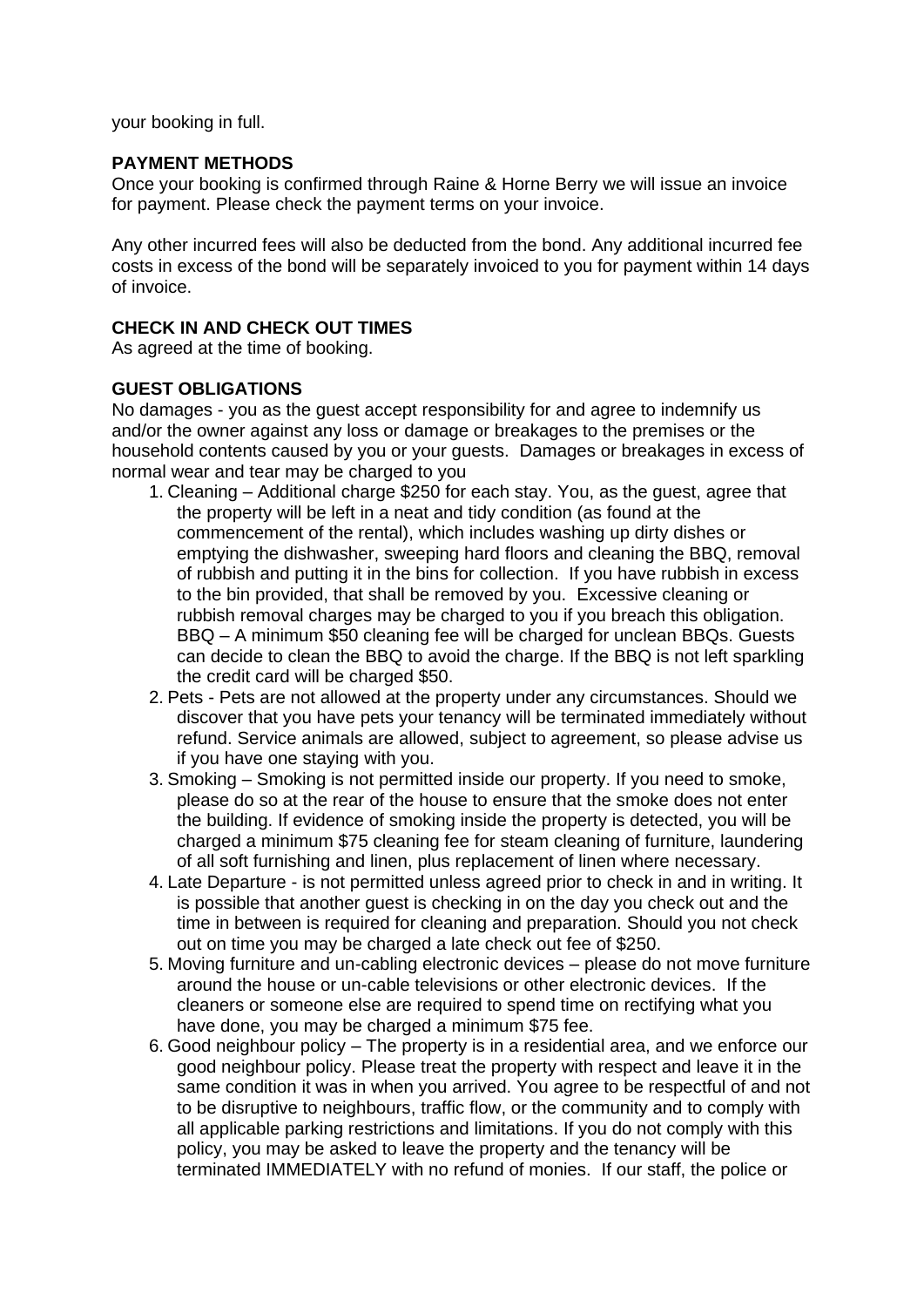security guards are called to the property during your stay to deal with complaints or to give a warning, a fee of up to \$300 will be charged.

- 7. No noise disruption social gatherings can be held (within reason) however extended parties, loud music and intrusive behaviour will not be tolerated. If a warning about noise is given to you or your guests (either verbally, in writing or by text message) without effect, you may be asked to leave the property and the tenancy will be terminated IMMEDIATELY with no refund of monies. If our staff, the police or security guards are called to a property during a tenancy to deal with noise complaints or to give a warning, a fee of up to \$300 will be charged. For the purposes of this clause, noise disruption includes loud behaviour of any type that disrupts the peace and quiet of others, intrusive or abusive language, loud music or any other sounds affecting other residents that are audible outside the boundaries of the property.
- 8. Faults faulty appliances or other problems with the property must be reported to us immediately. Damages or breakages in excess of normal wear and tear may incur a replacement charged to you.
- 9. No fireworks fireworks are illegal in New South Wales at all times of the year, so if they are reported, we are obliged to notify the police.
- 10. Safe custody of keys at all times during your stay, you must keep safe custody of the keys provided to you. A lock out fee of \$75 will apply if one of our staff is called to the property outside of office hours to assist with keys having been locked inside the property. If keys are lost, a lock out fee of \$150 will apply plus the cost of obtaining a replacement set of keys. If we are unable to provide a key for any reason, then the guest will need to engage the services of a qualified locksmith to gain access. The locksmith's invoice must be paid directly to the locksmith at that time. Guests must not break into, or attempt to break into, premises when locked out. Keys should be returned as per instructions provided.
- 11. Lock up and return of keys upon vacating please ensure that all doors and windows are locked and that keys are returned to the key lock box. Do not under any circumstances whatsoever leave keys at the property or at any other location. Should the keys not be returned, the guest will be liable for any charge incurred in gaining entry and/or replacing keys and changing locks if necessary, plus a processing fee (with a minimum charge of \$150).
- 12. Turn off appliances upon vacating, please turn off all lights, heaters, air conditioners and other electrical appliances that you have turned on during your stay
- 13. Number of guests your agreement is for the number of guests displayed on your invoice. Numbers in excess of this are not permitted under any circumstances. Should we discover that you have additional guests your tenancy will be terminated immediately without refund.
- 14. Number of beds no additional mattresses, tents or caravans are permitted in or on the grounds of the property at any time. Cots for younger children are permitted, however we do not supply them.
- 15. Problems or complaints in the case of any problem, complaint or issue, you must inform us at the earliest opportunity so that we have the opportunity to rectify any issues, problems or concerns as soon as possible. We are set up to deal with and rectify issues during your stay, even if after hours and will not be responsible for compensation for issues that are reported late or after you vacate the property